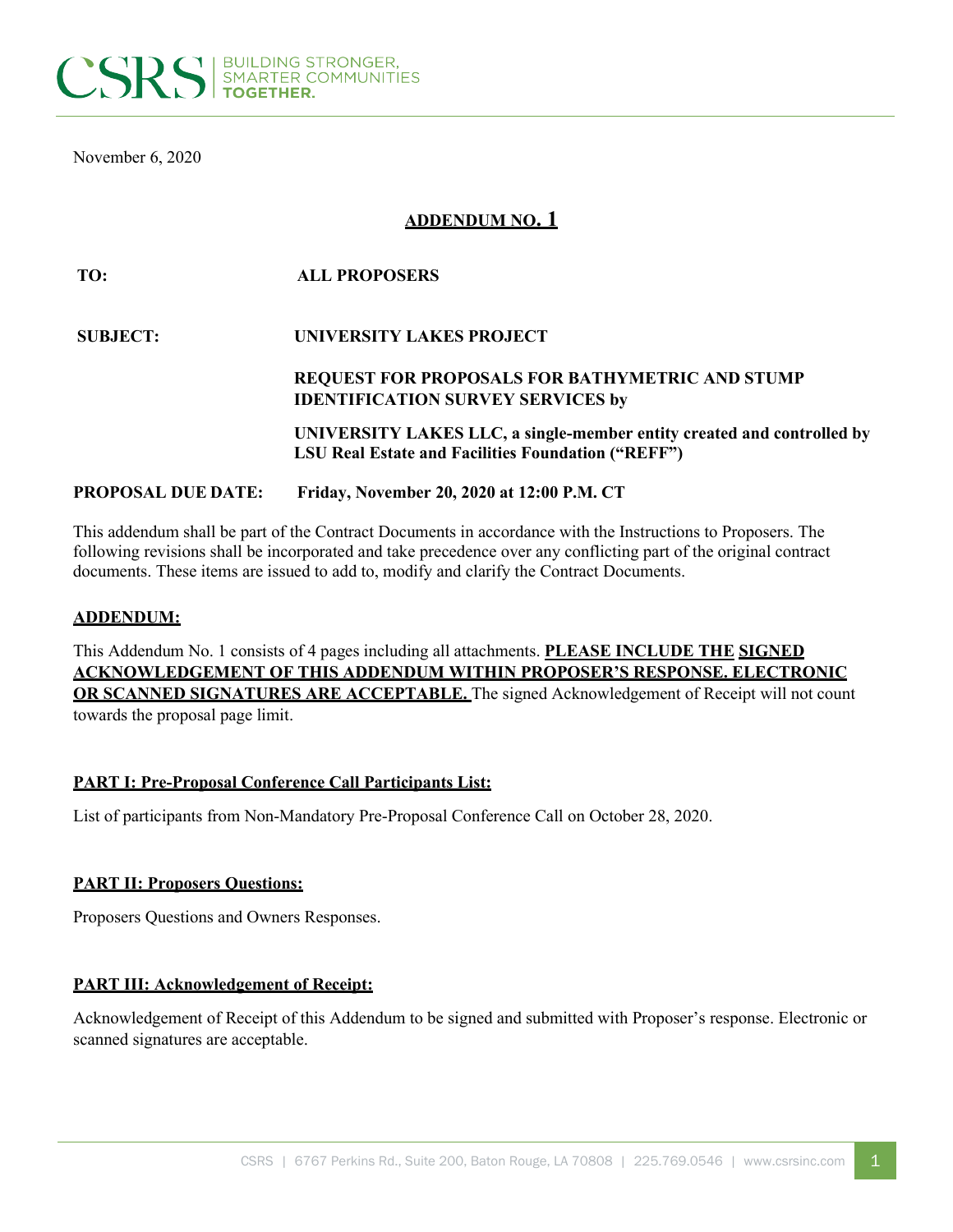# **PART I: Pre-Proposal Conference Call Participant List:**

## **UNIVERSITY LAKES PROJECT BATHYMETRIC AND STUMP IDENTIFICATION SURVEY SERVICES** Wednesday, October 28, 2020 at 1:00 P.M. CT

### **PARTICIPANT LIST**

The list below includes information submitted by participants when registering for the Pre-Proposal Conference Call.

| <b>Name</b>               | Company                                | Email                            |  |
|---------------------------|----------------------------------------|----------------------------------|--|
| Mark Goodson              | <b>B&amp;D/CSRS</b>                    | mark.goodson@csrsinc.com         |  |
| Seth Mosby                | Quality Engineering & Survey (QES)     | smosby@qesla.com                 |  |
| Deborah Jones             |                                        |                                  |  |
| <b>Samuel Best</b>        | Anchor QEA                             | sbest@anchorqea.com              |  |
| Lauren Ortego             | Fenstermaker                           | lauren@fenstermaker.com          |  |
| Cade E. (Eddy) Carter     | Gulf South Research                    | Eddy@gsrcorp.com                 |  |
| DJuana Beason             | Terracon                               | DJuana.Beason@terracon.com       |  |
| James Andermann           | <b>B&amp;D/CSRS</b>                    | james.andermann@csrsinc.com      |  |
| <b>Marcy Beasley</b>      | Volkert, Inc.                          | marcy.beasley@volkert.com        |  |
| Jack Koban                | Fugro                                  | JKoban@fugro.com                 |  |
| G101                      |                                        |                                  |  |
| Ryan Roppolo              | <b>B&amp;D/CSRS</b>                    | ryan.roppolo@csrsinc.com         |  |
| Walter Dinicola           | Anchor QEA                             | wdinicola@anchorqea.com          |  |
| Michael Petty             | Quality Engineering & Survey (QES)     | MPetty@qesla.com                 |  |
| Chad Poche                | Gulf South Engineering & Testing, Inc. | cpoche@gulfsoutheng.com          |  |
| Justin B.                 |                                        |                                  |  |
| Shannon Blakeman          | <b>CARBO Landscape Architecture</b>    | sblakeman@carbo-la.com           |  |
| <b>Gregory Mattson II</b> | S&ME, Inc.                             | gmattson@smeinc.com              |  |
| Matt Salmon               | Volkert, inc.                          | matt.salmon@volkert.com          |  |
| Mary Field                | <b>Compliance Consultants</b>          | mfield@complianceconsultants.org |  |
| Leu Anne Greco            | <b>LSU</b> Foundation                  | lgreco@lsufoundation.org         |  |
| Josef Hoffmann            | Anchor QEA                             | jhoffmann@anchorqea.com          |  |
| <b>Patrick Martin</b>     | <b>LSU</b>                             | pmartin@lsu.edu                  |  |
| Traci Birch               | LSU - Coastal Sustainability Studio    | tbirch@lsu.edu                   |  |
| Ryan Williamson           |                                        |                                  |  |
| <b>Chris Barnes</b>       | <b>SCAPE LANDSCAPE</b>                 | chris@scapestudio.com            |  |
| Lance LaPlace             | Quality Engineering & Survey (QES)     | llaplace@qesla.com               |  |
| Kelly Rhodes              |                                        |                                  |  |
| Julian Sagastume          | <b>B&amp;D/CSRS</b>                    |                                  |  |
| <b>Brandon Hebron</b>     | Atlas                                  | brandon.hebron@oneatlas.com      |  |

# End of Section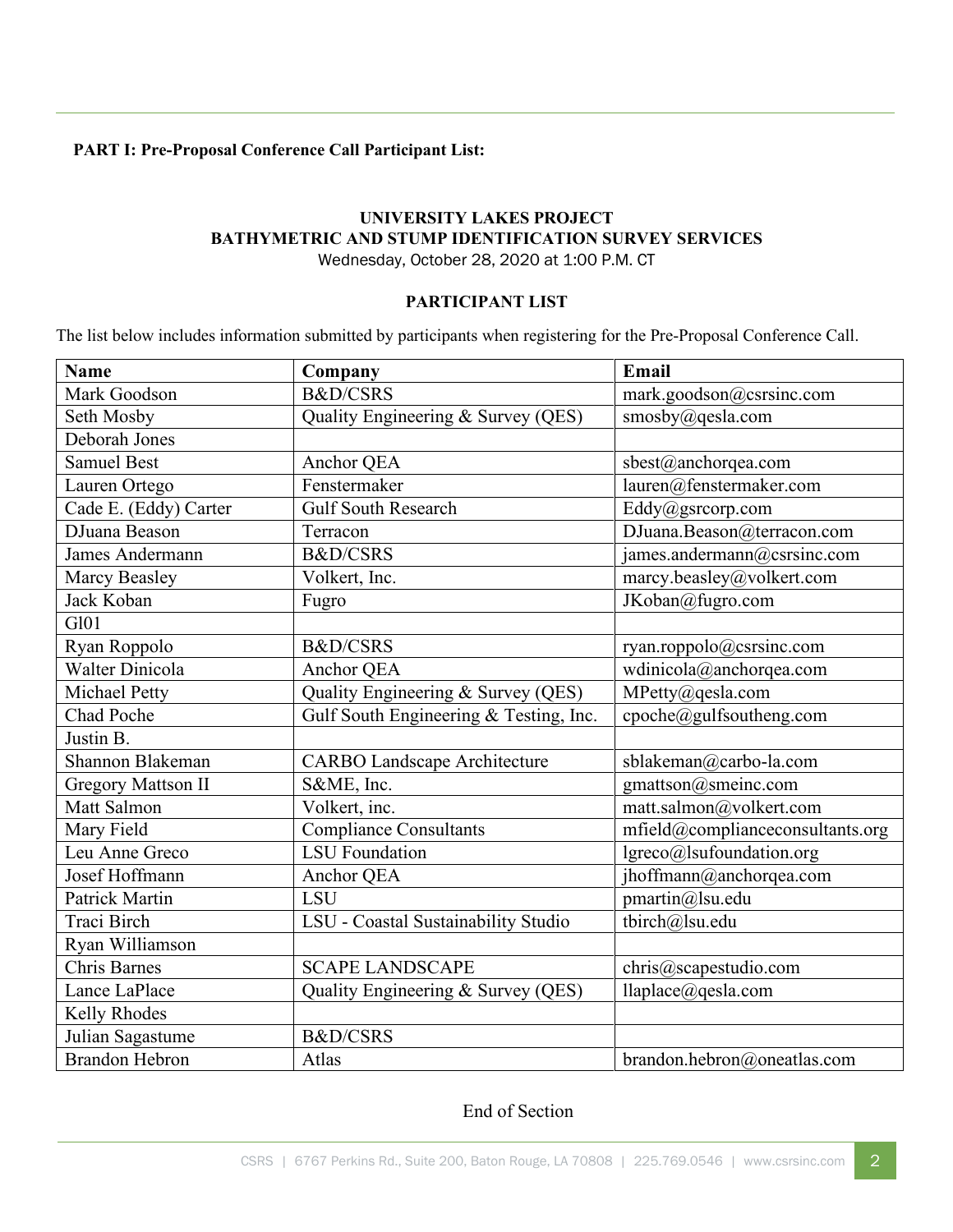## **PART II: Proposers Questions:**

**COMMENTS & QUESTIONS:** As points of clarification

- 1. QUESTION: On page 16, does this price for transects need to be all inclusive? *RESPONSE:* Yes
- 2. QUESTION: Would it be possible to access the lakes and get confirmatory elevations within the lakes prior to submitting the proposal?

*RESPONSE:* Yes. Please access the lakes via existing public access points.

End of Section